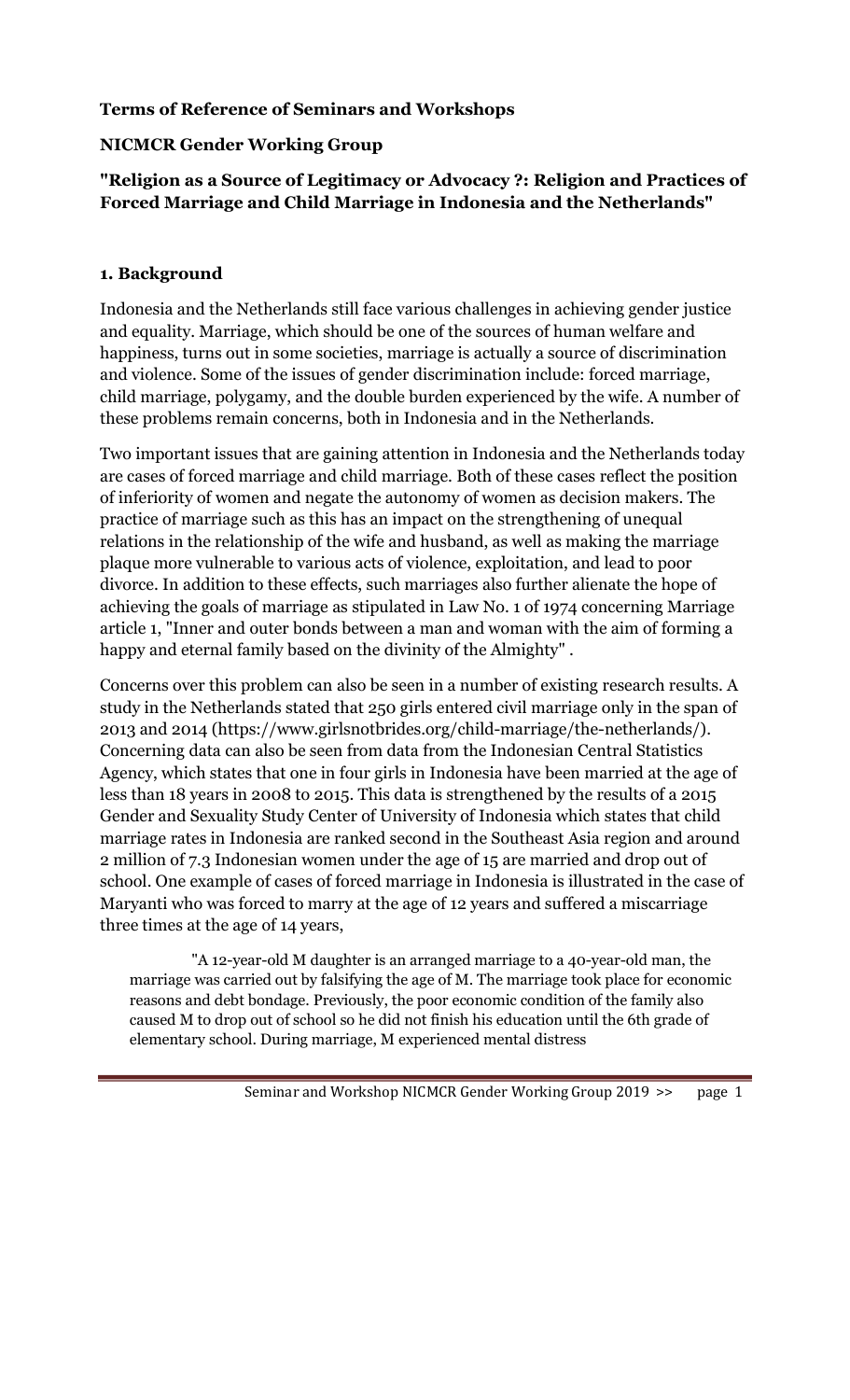(https://kilaskementerian.kompas.com/kementan/read/2017/12/18/17460741/dipaksamenikah-usia-14-tahun-maryanti-alami-keguguran-tiga-kali)

In Indonesia, the problem of child marriage has actually become a concern of many parties. A number of NGOs, academics, and CSOs have fought many efforts to prevent and stop the practice of discriminative marriages. This long struggle has succeeded in advocating for Marriage Law with the decision of the Constitutional Court in December 2018. Based on the Constitutional Court's mandate, the House of Representatives has passed Law No. 16 of 2019 concerning Amendment to Law Number 1 of 1974 concerning Marriage. The main changes in this Law are contained in article 7 paragraph 1 of Law no. 16 of 2019 with the stipulation of the same age which is at least 19 years for men and women who will get married. In the latest endeavor, the issue of child marriage is also a part that is considered in the Bill on the Elimination of Sexual Violence (P-KS) of Indonesia. In this bill, child marriages which are part of forced marriages have been positioned as a type of sexual violence. RUU P-KS defines forced marriage as an act of someone forcing another person or person under their authority/ guardianship/ forgiveness to conduct marriage by means of violence, threat of violence, seduction, deception, forest entrapment, series of lies, abuse of power, exploiting conditions of incapacity or disability of the victim or with other psychological pressure. Meanwhile, the Netherlands has already had the Law on Prevention of Forced Marriage since 2015. Some points of the Act are prohibitions on marriage under 18 years, the oath statement of two people involved in relations who want a marriage of their own free will, the prohibition of polygamy, criminal prosecution of forced marriages, and arranged marriages / marriages without coercion. Although the efforts to fight for the RUU P-KS failed to be passed by the DPR in the 2014-2019 period, this effort shows the seriousness of various parties in stopping discrimintive marital practices, including forced marriages and child marriages.

The NICMCR as the Dutch Indonesian consortium in the cooperation of Christian Islam also gives fundamental attention to the issues of gender injustice and discrimination that occur in Indonesia and the Netherlands. In particular, the NICMCR concentrates attention on efforts to critique religious understanding that contribute to the continued occurrence of gender discrimination practices, and to strive for the religious community to play a more maximal role in overcoming various gender discrimination problems in these two countries. Therefore the NICMCR gender working group initiated seminars and workshops "Religion as a Source of Legitimacy or Advocacy source ?: Religion and Practices of Forced Marriage and Child Marriage in Indonesia and the Netherlands" so that religion is no longer blamed as a source of gender discrimination, but becomes a force that can be synergized in facing the problem of gender injustice.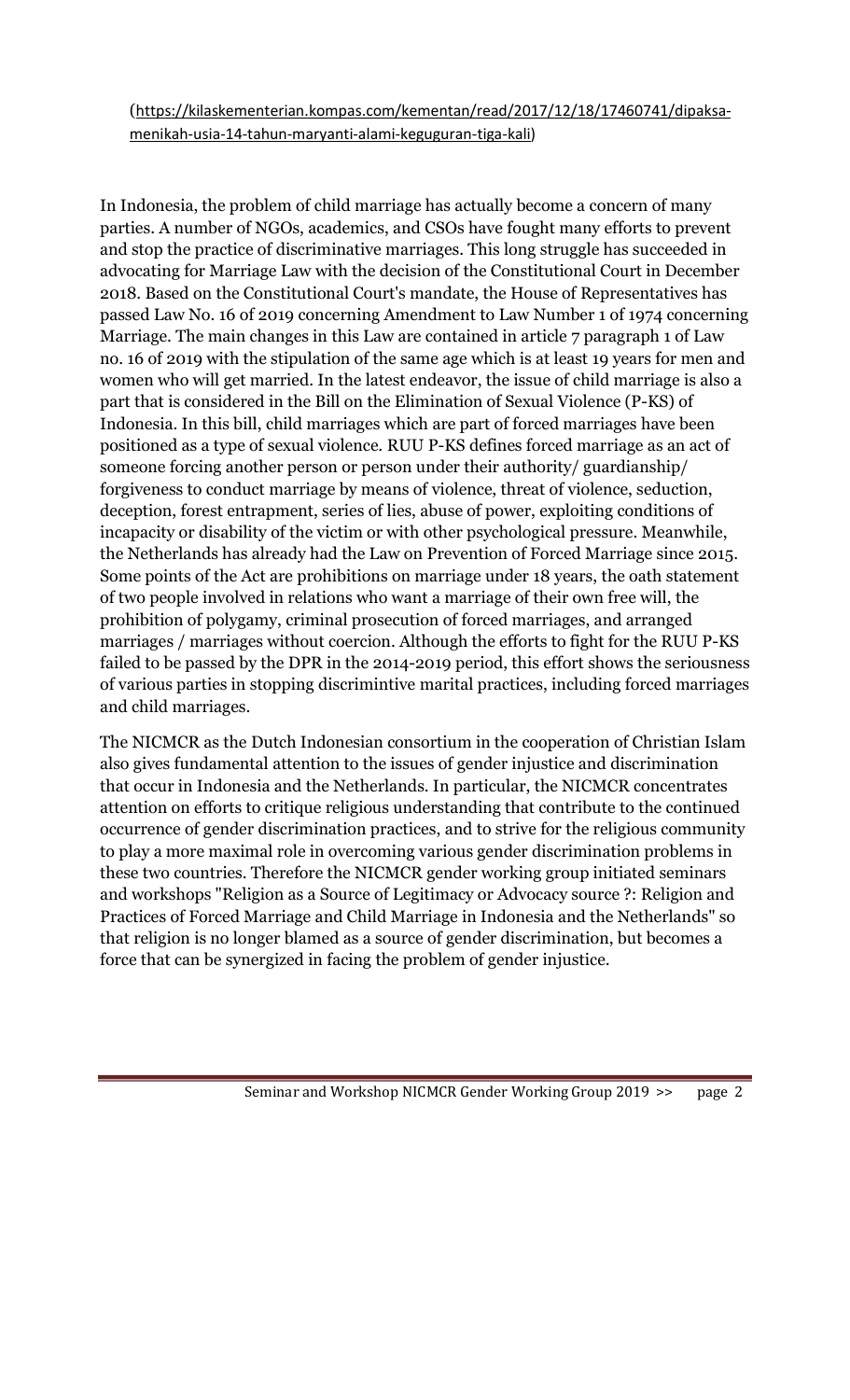2. Long-term Objectives: Developing the Role of Religion in realizing gender equitable and equalble marriages.

# 3. Short-term Goals:

a. Reviewing the results of research on the practice of forced marriage and child marriage in the perspective of religion, sociology, law and human rights.

b. Develop the values and principles of justice and equality in marriage developed from the collaboration of religious, social, legal and human rights perspectives.

c. Reconstructing the principles of a gender justice and equal marriage that exists in Islam and Christianity.

d. Stating the commitment of religions in relations between Indonesia and the Netherlands to jointly prevent the practice of forced marriages and child marriages in the form of a number of concrete activities that are jointly designed.

# 4. Participants:

a. The one-day seminar will be attended by 50 NICMCR network participants.

b. The one-day workshop will be attended by 25 participants namely members of the NICMCR gender working group plus a network that is concerned about the issue.

5. Time: November 25-26 2019

6. Location: Jakarta Theological Seminary

# 7. Highlights:

a. Study of Religions (Islam and Christianity) on the Practices of Forced Marriage and Child Marriage in Indonesia and the Netherlands.

b. Sociological, Legal and Human Rights studies of the Forced Marriage and Child Marriage practices in Indonesia and the Netherlands.

c. Religious teachings, rules and interpretations which strengthen the prohibition of the practice of forced marriage and child marriage.

d. Basic principles and values of a marriage that is gender justice and equality.

e. The role of religious leaders and communities in preventing and stopping the practice of forced marriage and child marriage in Indonesia and the Netherlands.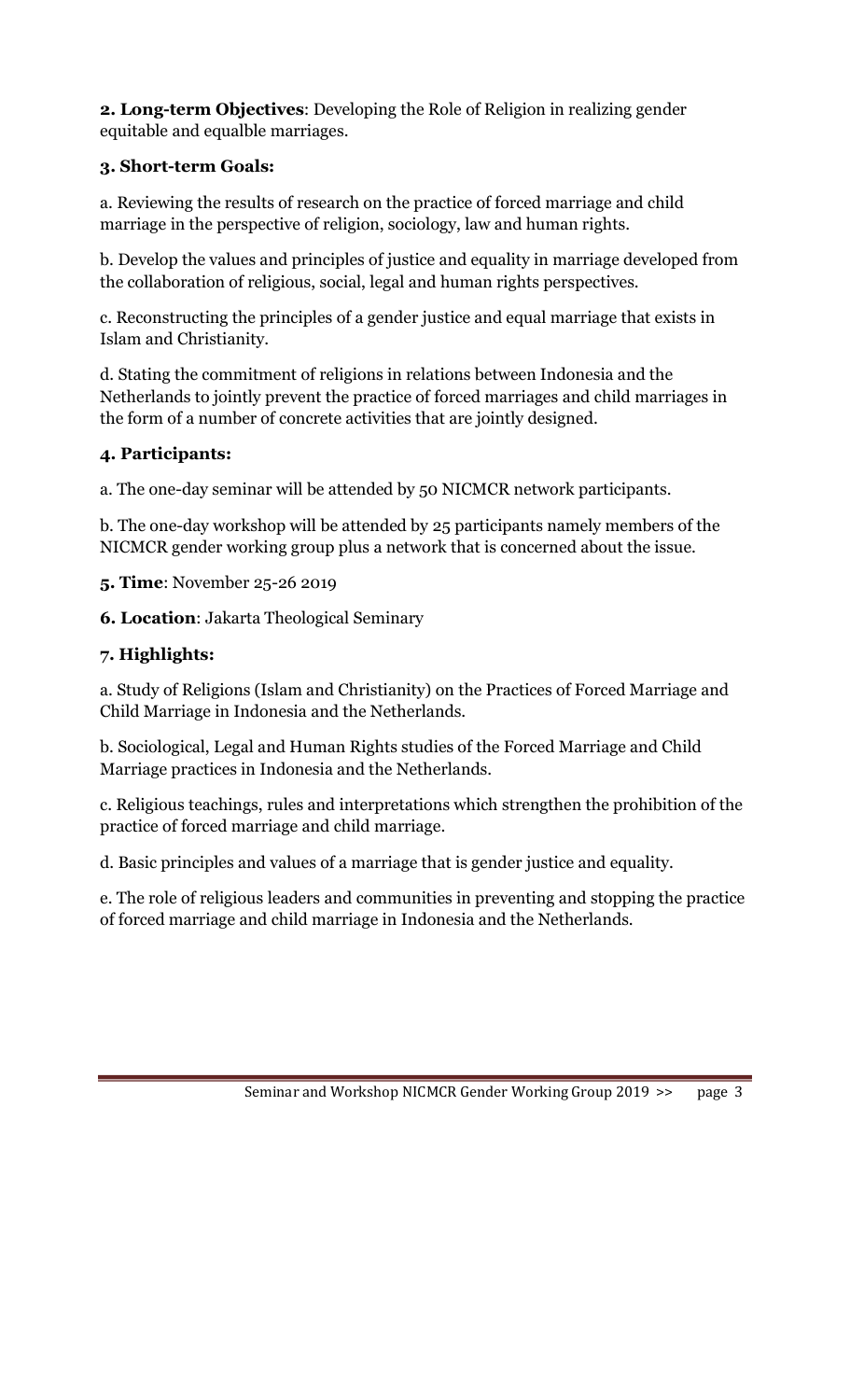## 8. Method:

#### One Day Seminar

a. Presentation of research results and studies on religious understanding that contribute to the practice of forced marriage and child marriage through the presentation of resource persons and question and answer with participants.

b. Study of forced marriage and child marriage practices in sociological, legal and human rights perspectives in Indonesia and the Netherlands through a process of resource persons' exposure and question and answer session with participants.

#### The workshop

c. Reconstruction of teachings and rules about Islamic and Christian marriages based on gender equality and justice to prevent the practice of forced marriages and child marriages through group discussion methods, mind mapping and simulations in the workshop process.

d. Formulation of a follow-up plan in the form of concrete activities that will be carried out together as a form of commitment of the NICMCR gender working group and the religious community (Christian Islam) in Dutch-Indonesian relations through a workshop process.

#### 9. Resource persons and Facilitators:

a. 3 from the Netherlands:

- Islamic theologians who have research related to the practice of forced marriage and child marriage and examine it from an Islamic perspective including efforts to realize Islamic marriages based on gender justice and equality: …………………………

- Christian theologian who will present a Christian review regarding this practice and how the concept of Christian marriage is based on gender justice and equality: …………………………

- Service institutions or activists who conduct research and advocacy on the forced of marriage: ………………….

# b. 3 from Indonesia:

- Islamic theologians who have research related to the practice of forced marriage and child marriage and examine it from an Islamic perspective including efforts to realize Islamic marriages based on gender justice and equality: …………………………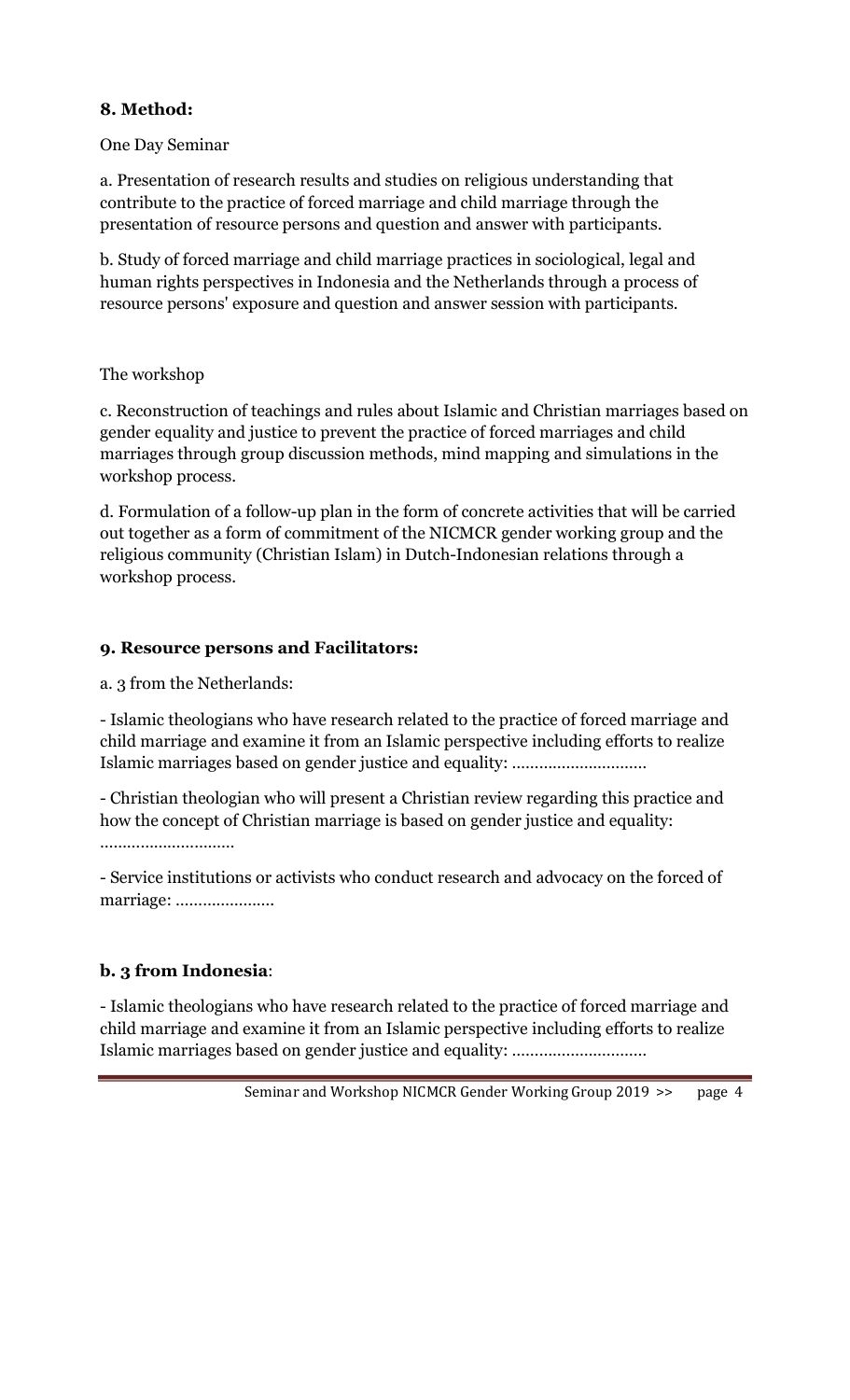- Christian theologians who have research results and will present a Christian review of this practice and how the concept of Christian marriage is based on gender justice and equality: …………………………

- Service institutions or activists who conduct research and advocacy on the forced of marriage and child marriage.

# c. Moderator and Facilitator from the gender working group.

#### 10. Introductory Language

These seminars and workshops were conducted in the Indonesian language by taking into account the majority of participants and communities present from Indonesia.

### 11. Run down

| N              | <b>Time</b>                 | <b>Details</b>               | Organizer    |
|----------------|-----------------------------|------------------------------|--------------|
| $\mathbf{o}$   |                             |                              |              |
|                | <b>Monday, 25 November</b>  |                              |              |
| $\mathbf{1}$   | $08.00 - 09.00$             | Registration                 | Pokja gender |
| $\sqrt{2}$     | $09.00 - 09.30$             | Opening                      | Pokja gender |
| 3              | $09.30 - 10.30$             | Session 1 seminar: Islamic   |              |
|                |                             | in Indonesia and The         |              |
|                |                             | Netherland on forced         |              |
|                |                             | marriage and child marriage  |              |
|                |                             | practice                     |              |
| $\overline{4}$ | $10.30 - 11.00$             | Coffee Break                 |              |
| 5              | $11.00 - 12.00$             | Session 2 seminar:           |              |
|                |                             | Christianity in Indonesia    |              |
|                |                             | and The Netherland on        |              |
|                |                             | forced marriage and child    |              |
|                |                             | marriage practice            |              |
| 6              | $12.00 - 13.30$             | Lunch and break              |              |
| $\overline{7}$ | $13.30 - 14.30$             | Session 3 seminar: sociology |              |
|                |                             | and human rights             |              |
|                |                             | perspective and advocacy on  |              |
|                |                             | forced Marriage and child    |              |
|                |                             | Marriage in Indonesia and    |              |
|                |                             | The Netherland               |              |
| 8              | $14.30 - 15.00$             | <b>Coffee Break</b>          |              |
| 9.             | $15.00 - 17.00$             | Introduction/Workshop        | Pokja gender |
|                |                             | process                      |              |
| 10             | 18.00                       | Dinner and break             |              |
|                |                             |                              |              |
|                | <b>Tuesday, 26 November</b> |                              |              |
| $\mathbf{1}$   | $09.00 - 10.30$             | Workshop process             | Pokja gender |
| $\overline{2}$ | $10.30 - 11.00$             | Coffee break                 |              |
| 3              | $11.00 - 12.30$             | Workshop process             | Pokja gender |
| $\overline{4}$ | $12,30 - 13.30$             | Lunch and break              |              |
| 5              | $13.30 - 16.00$             | Follow up plan               | Pokja gender |